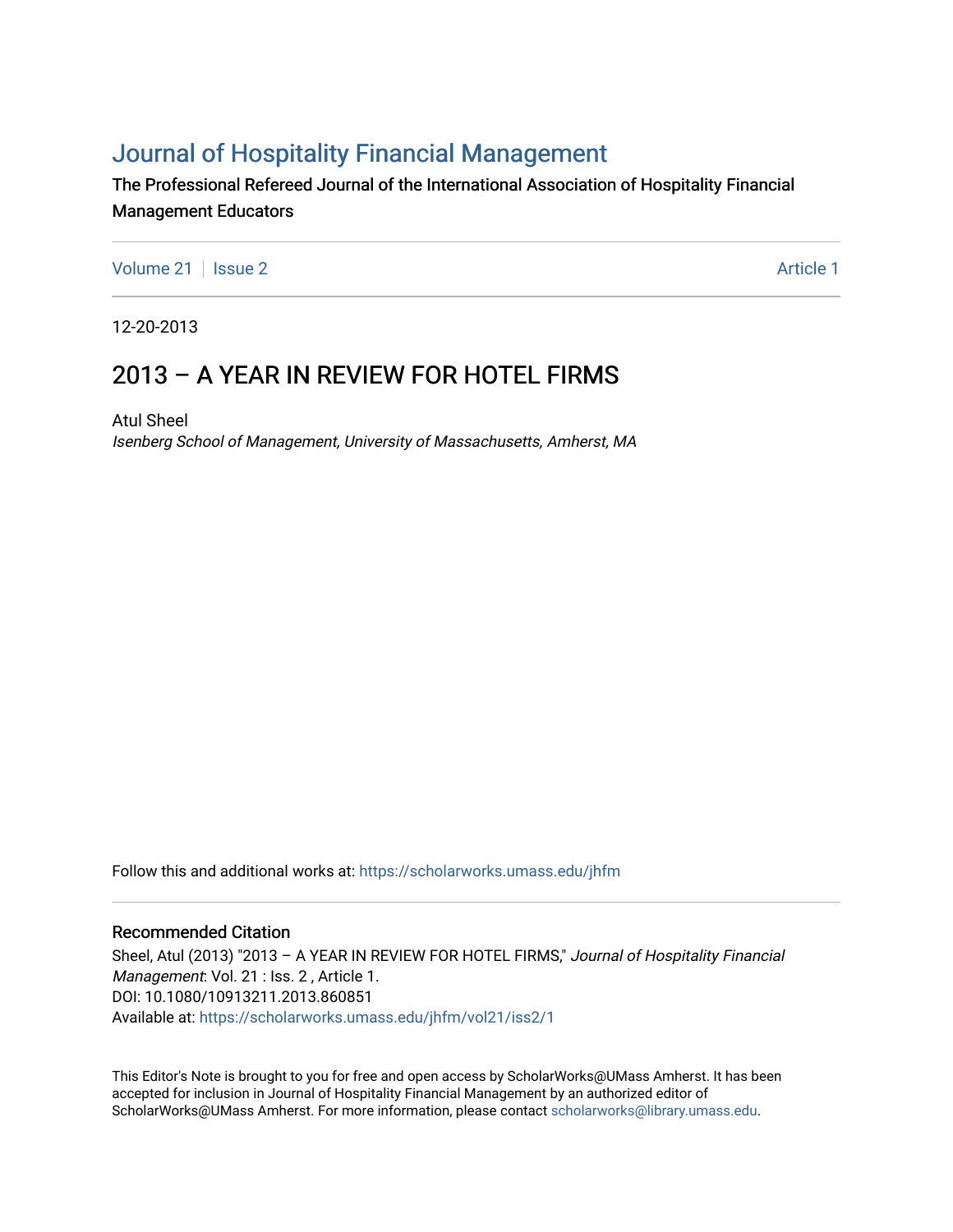### EDITOR'S NOTE ...

#### 2013 – A YEAR IN REVIEW FOR HOTEL FIRMS

2013 has been yet another memorable year for U.S. lodging firms. According to the latest Smith Travel Research (STR) quarterly report, the occupancy of these lodging firms increased by 1.4% to 67.9%, compared to 61.4% in 2012. The average daily rate (ADR) grew 4.0% to \$111.88, compared to \$106.10 in 2012, \$101.70 in 2011, and \$98.06 in 2010. The revenue per available room (RevPAR) of these firms increased by 5.5% to \$75.97, compared to \$65.17 in 2012. Demand for the U.S. hotel industry continued to grow 2.1% vis-a`-vis a modest supply growth of only 0.7%. According to the latest IBISWorld Industry Report for Hotels & Motels in the United States, regardless of the slow economic recovery and fiscal cliffs, the 5-year average industry revenue for U.S. hotels and motels is

| TABLE 1. 2013 Total Stock Returns of Key Lodging Firms |  |
|--------------------------------------------------------|--|
|--------------------------------------------------------|--|

expected to increase to \$137.6 billion in 2013 (yielding \$23.2 billion in profits) at an average annual rate of 0.3%, compared to \$134.2 billion in 2012, \$132.49 billion in 2011, \$127.75 billion in 2010, and \$124.9 billion in 2009.

Stockholders of lodging firms have also been pleased with the performance of their stocks thus far in 2013. The overall 1-year stock returns for the lodging sector until October 2013 were almost 9.18% higher than the S&P 500 index returns. Table 1 summarizes the 2013 stock returns of key lodging firms.

The weighted average returns for JHFM's Index of Key Lodging firms (32.35%) were almost 8.52% more than the Overall Market (S&P 500) returns and close to the Overall Lodging Industry returns (33.18%). Evidently, the performance of lodging stocks thus far in

| <b>Stock Name</b>                         | <b>Ticker</b> | Market Cap (Million\$) | 1-Year Stock Return% |
|-------------------------------------------|---------------|------------------------|----------------------|
| Choice Hotels International, Inc.         | <b>CHH</b>    | 2,590.76               | 43.68                |
| Home Inns & Hotels Management, Inc.       | <b>HMIN</b>   | 1,674.68               | 29.05                |
| <b>Hyatt Hotels Corporation</b>           | Н             | 7,323.36               | 22.73                |
| Intercontinental Hotels Group PLC         | IHG           | 7,899.80               | 30.81                |
| Marriott International, Inc.              | <b>MAR</b>    | 13,524.93              | 24.07                |
| Morgans Hotel Group Company               | <b>MHGC</b>   | 228.91                 | 10.56                |
| Orient-Express Hotels, Ltd.               | <b>OEH</b>    | 1,652.68               | 9.31                 |
| Red Lion Hotels Corporation               | <b>RLH</b>    | 113.53                 | $-3.34$              |
| Accor SA                                  | <b>ACRFF</b>  | 10,376.50              | 45.39                |
| Starwood Hotels & Resorts Worldwide, Inc. | <b>HOT</b>    | 14,349.70              | 40.11                |
| Wyndham Worldwide Corporation             | <b>WYN</b>    | 8,738.37               | 30.35                |
| <b>Total</b>                              | 68,473.22     |                        |                      |
| <b>Overall Market - S&amp;P 500</b>       | <b>SPX</b>    |                        | 24.00                |
| JHFM Key Lodging Firms Weighted Average   |               | 32.52                  |                      |
| <b>Overall Lodging Industry</b>           |               |                        | 33.18                |

Source: Morningstar Investment Research Center Data, October 25, 2013.